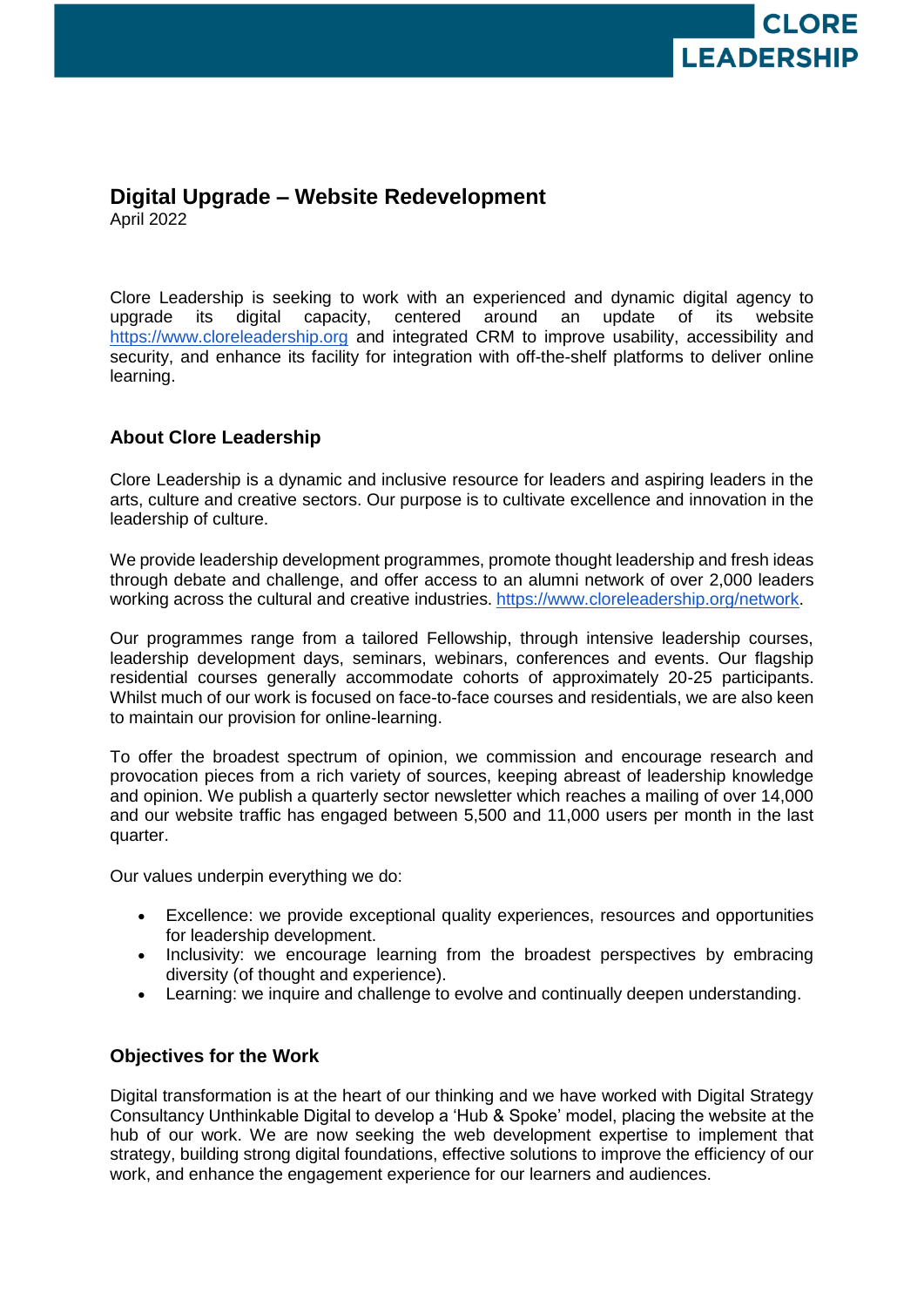We are not undertaking a business rebrand or seeking a new 'look and feel'. Rather we seek improvements and modernisation to achieve a website that acts as a brand 'shop window' that

- Highlights the range and quality of our programmes
- Communicates thought leadership on a range of leadership issues and perspectives
- Inspires curiosity and an ambition for leadership learning
- Stimulates active engagement with our programmes and resources
- Encourages dialogue and facilitates two-communication
- Delivers best practise technical SEO and exceptional UX.

The Clore Leadership uses Drupal 7 as a CMS and we wish to upgrade this to Drupal 9. We use a bespoke version of CiviCRM, adapted to our requirements. Alternative CRM suggestions, compatible with Drupal 9, may be considered, if supported by a convincing cost/benefit analysis.

## **Requirements<sup>1</sup>**

### *Technical requirements*

- Upgrade to Drupal 9 CMS (from Drupal 7) in line with the end of life schedule for version 7, ceasing in November 2023
- Upgrade the CRM for compatibility with Drupal 9
- Replace Universal Google Analytics with Google Analytics 4 and Google Tag Manager

## *Design requirements*

The new site will need to:

- Use the existing visual identity and design
- Enhance UX of the site, ensuring that the information architecture and navigation menus are both intuitive and simple
- Redesign the application and on-boarding process to be responsive and digital first, accommodating online assessment, moderation and selection activities
- Provide a secure members area for our users the facility for discrete participant areas by course cohorts (20-25 people); enabling users to access and submit resources in one place; and affording easy and effective navigation and communication within the cohort and with the Clore Leadership team
- Improve speed of processing and modernise the existing CSS
- Optimise the capacity for flexible integration of multimedia (video, storage, YouTube etc.) to ensure maximum engagement with a range of learning assets
- Ensure optimum accessibility for a broad range of user needs
- Improve the SEO and the readiness for future adaptations.

#### *Compliance requirements*

The website and all web architecture and applications must

- Meet the highest possible accessibility standards with a minimum Level AA compliance using the [\(WCAG\) 2.2 Guidelines](https://www.w3.org/TR/WCAG22/)
- Ensure full compliance with [The General Data Protection Regulation.](https://gdpr.eu/)

#### *Other requirements*

 $\overline{\phantom{a}}$ 

- An appropriate maintenance contract including provision for Server monitoring and technical support for complex adjustments
- Staff training as necessary
- KPIs for measuring success
- Advice on compatible website hosting requirements

<sup>&</sup>lt;sup>1</sup> Further technical and design requirements supplied on request.